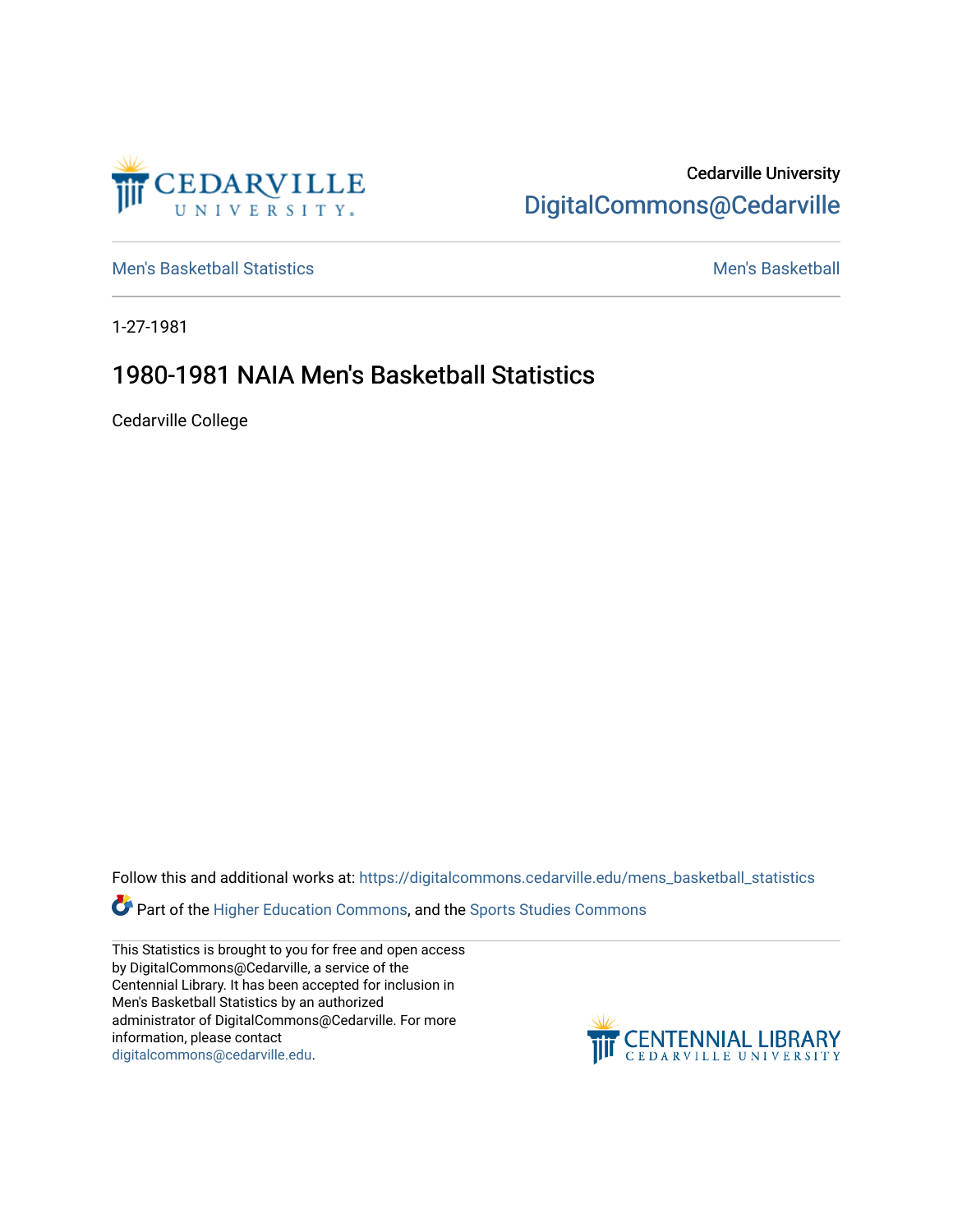| $\mathbb{R}$ and                                                                                                                  |                           |      |               |   |                |                      |             |                       |                  |                                                                         |                   |            |                   |     |               |                         |             |
|-----------------------------------------------------------------------------------------------------------------------------------|---------------------------|------|---------------|---|----------------|----------------------|-------------|-----------------------|------------------|-------------------------------------------------------------------------|-------------------|------------|-------------------|-----|---------------|-------------------------|-------------|
|                                                                                                                                   |                           |      |               |   |                |                      |             |                       |                  | NATIONAL ASSOCIATION of INTERCOLLEGIATE ATHLETICS                       |                   |            |                   |     |               |                         |             |
| 1221 Baltimore . Kansas City, Mo. 64105 . 816/842-5050                                                                            |                           |      |               |   |                |                      |             |                       |                  |                                                                         |                   |            |                   |     |               |                         |             |
| <b>OFFICIAL CUMULATIVE BASKETBALL STATISTICS REPORT</b>                                                                           |                           |      |               |   |                |                      |             |                       |                  |                                                                         |                   |            |                   |     |               |                         |             |
| Team Cedavuille College<br>$Won$ $\blacktriangle$ Lost $\blacktriangle$                                                           |                           |      |               |   |                |                      |             |                       |                  |                                                                         |                   |            |                   |     |               |                         |             |
| City and State Cedavuille, Ohio 45314 Totals for 17 games played through January 24, 1981                                         |                           |      |               |   |                |                      |             |                       |                  |                                                                         |                   |            |                   |     |               |                         |             |
| Next Game, vs. Malone College on January 27, 1981                                                                                 |                           |      |               |   |                |                      |             |                       |                  |                                                                         |                   |            |                   |     |               |                         |             |
|                                                                                                                                   |                           |      |               |   |                |                      |             |                       |                  |                                                                         |                   |            |                   |     |               |                         |             |
| SUBMIT REPORTS EVERY WEDNESDAY THROUGHOUT THE SEASON.                                                                             |                           |      |               |   |                |                      |             |                       |                  |                                                                         |                   |            |                   |     |               |                         |             |
|                                                                                                                                   | <b>SCORING</b>            |      |               |   |                |                      |             |                       |                  |                                                                         | <b>REBOUNDING</b> |            |                   |     |               |                         |             |
| First, Last Name                                                                                                                  | Class <sup>I</sup>        | Pos. | Ht.           | G | FG             | FT.<br>Scored Scored | Total       | <b>POINTS</b><br>Avg. |                  | First, Last Name                                                        |                   | Class      | Pos.              | Ht. | G             | No.                     | Ava.        |
| $E$ ric Mounts $s$ r, $s$ $s^{2}$ 17 192 87                                                                                       |                           |      |               |   |                |                      |             |                       |                  | 471 277 Drew Baker                                                      |                   |            |                   |     |               | C 62  13 100            | 7.7         |
| Mark Womack                                                                                                                       |                           |      |               |   |                |                      |             |                       |                  | $ I_{V_{1}} F _{2}^{IV} _{7} _{135} _{37} _{307} _{18}  D_{AV} d $ Carr |                   |            |                   |     |               | $S_{ab} = 65  17   25 $ | 7.4         |
| David Carr                                                                                                                        |                           |      | $F _{L5}$  17 |   |                | 8435                 |             |                       |                  | $203/119$ Evie Mounts                                                   |                   |            |                   |     | 6 62 17       | 80                      | 9.7         |
| FIELD GOAL PERCENTAGE<br><b>FREE THROW PERCENTAGE</b><br>(Regulars Only - 5 made per game)<br>(Regulars Only - 2.5 made per game) |                           |      |               |   |                |                      |             |                       |                  |                                                                         |                   |            |                   |     |               |                         |             |
| First, Last Name                                                                                                                  | Class Pos.                |      | HI.           | G | FG<br>Scored I | FG<br>Atts.          | FG<br>Pct.  |                       | First, Last Name |                                                                         |                   | Class Pos. | Ht.               | G   | FT.<br>Scored | FT.<br>Atts.            | FT.<br>Pct. |
| Mark Womack   1. F 62 17 135 232 582                                                                                              |                           |      |               |   |                |                      |             |                       | Eric Mounts      |                                                                         | S.                |            | , n<br>$G(12)$ 17 |     | 87            | $\mathbf{u}$            | 750         |
| Eric Mounts                                                                                                                       | $ S_{1} $ $ C_{2} $ $ 7 $ |      |               |   |                |                      | 192 410 468 |                       |                  |                                                                         |                   |            |                   |     |               |                         |             |
|                                                                                                                                   |                           |      |               |   |                |                      |             |                       |                  |                                                                         |                   |            |                   |     |               |                         |             |

## **TEAM** TOTALS

| Totals | Games | <b>POINTS</b> |      |  |  |  |
|--------|-------|---------------|------|--|--|--|
|        |       | Number        | Avg. |  |  |  |
| Own    |       |               |      |  |  |  |
| Opps.  |       | 1223          | 749  |  |  |  |

|        | <b>FIELD GOALS</b> |      | <b>FREE THROWS</b>                                 |       | <b>MISSEI</b> |       |              |
|--------|--------------------|------|----------------------------------------------------|-------|---------------|-------|--------------|
| Scored | Atts.              | Pct. | Scored                                             | Atts. | Pct.          |       | <b>SHOTS</b> |
| 590    | $1140$ $51.8$      |      | 255                                                | 361   | 70.6          |       | 51           |
|        |                    |      | $528$ 1175 44.9 167 258 64.7                       |       |               |       | 38           |
|        |                    |      | NOTE: Total missed shots must equal rebound total. |       |               | Total |              |

| <b>MISSED</b> | <b>REBOUNDS</b> | Avg.                            |       |      |
|---------------|-----------------|---------------------------------|-------|------|
| <b>SHOTS</b>  | Player          | Team                            | Total |      |
| 656           | 616             | 93                              |       | 417  |
| 738           |                 |                                 | 631   | 37.1 |
| 1394          |                 | Total $\rightarrow$<br>Rebounds | 1340  | 4.6  |

| INDIVIDUAL ONE-GAME HIGH MARKS FOR THIS SEASON |  |                                                                          |  |  |  |  |  |  |  |
|------------------------------------------------|--|--------------------------------------------------------------------------|--|--|--|--|--|--|--|
| <b>MOST POINTS:</b>                            |  | BY Evic Mounts vs Wilberforce University, DATE 12-2-80, PTS 43 FG 20FT 3 |  |  |  |  |  |  |  |
| MOST F.G.:                                     |  | BY Evic Mounts vs Willow Sovee University, DATE 12-2-80, FG 20 ATT 38    |  |  |  |  |  |  |  |
| <b>MOST FT:</b>                                |  | By Pauld Carr vs Rio Grande College, DATE 1-24-81, FT 14 ATT 16          |  |  |  |  |  |  |  |
| <b>MOST REBDS.:</b>                            |  | BYDavid Carr vs Mt. Vernon Nazarene, DATE 1-10-81, NO. 16                |  |  |  |  |  |  |  |
| <b>MOST ASSISTS:</b>                           |  | By Curt Beger vs Wilberforce University, DATE 12-2-80, NO. 18            |  |  |  |  |  |  |  |